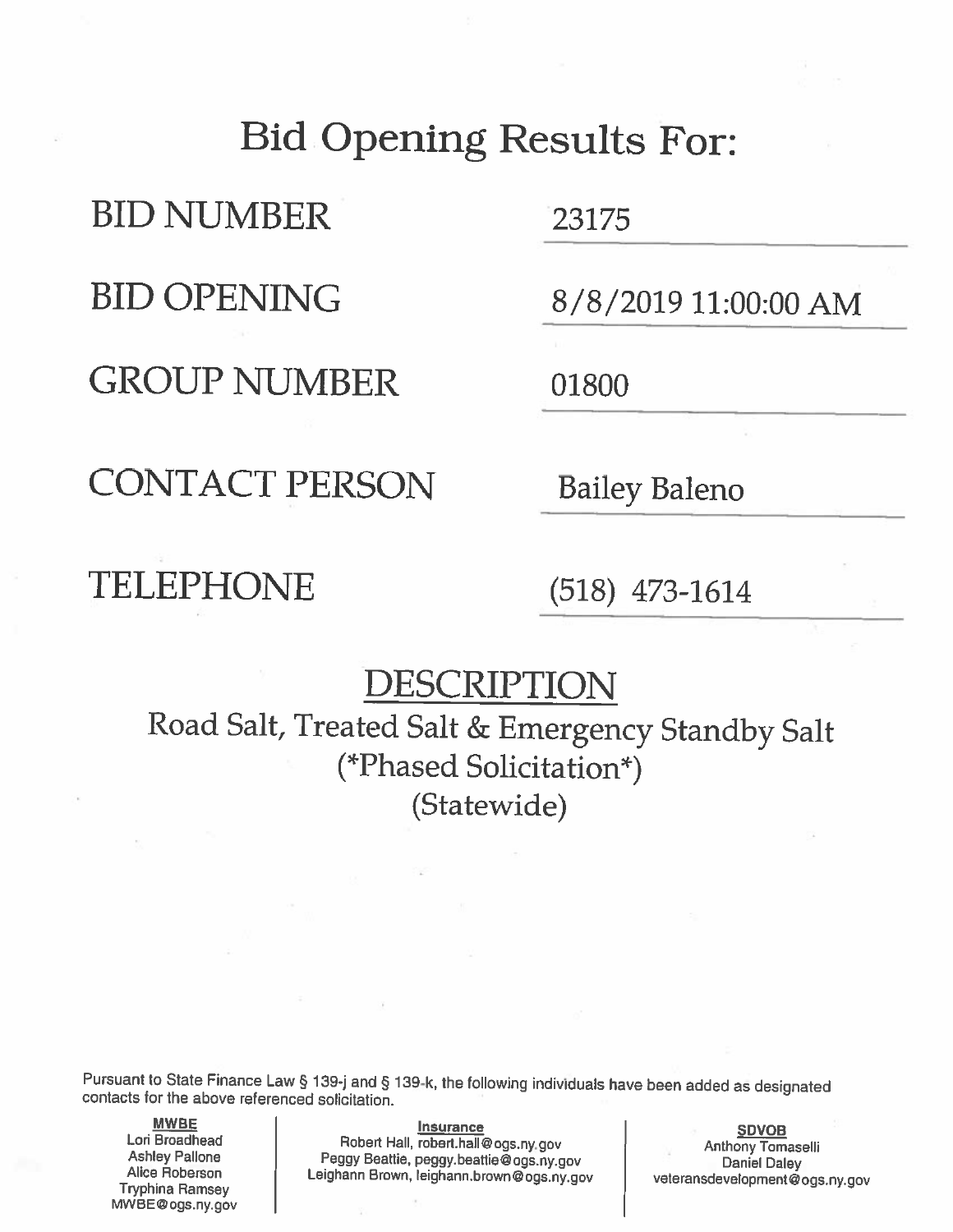## PROCUREMENT SERVICES GROUP **BID LIST SUMMARY**

|                                                              | List of Bidders For Group: 01800 - ROAD SALT, TREATED SALT & EMERGENCY STANDBY SALT<br>(*PHASED SOLICITATION*) (STATEWIDE) |                                                              |
|--------------------------------------------------------------|----------------------------------------------------------------------------------------------------------------------------|--------------------------------------------------------------|
| <b>Bid Number:</b><br><b>IFB 23175</b>                       |                                                                                                                            | Team #:                                                      |
| <b>Bids Were Opened:</b><br><b>August 8, 2019</b>            | Time: 11:00:00 AM                                                                                                          |                                                              |
| <b>Bid Room Facilitator:</b> Daniel Rice                     |                                                                                                                            |                                                              |
| <b>Visitors:</b>                                             |                                                                                                                            |                                                              |
|                                                              | <b>BIDDERS</b>                                                                                                             |                                                              |
|                                                              |                                                                                                                            |                                                              |
| AMERICAN ROCK SALT CO., LLC 5520 ROUTE 63                    |                                                                                                                            | MT. MORRIS NY US 14510<br>jamie.mcclain@americanrocksalt.com |
| 161516458                                                    |                                                                                                                            |                                                              |
| APALACHEE, LLC                                               | <b>1423 HIGHLAND AVE</b>                                                                                                   | ROCHESTER NY US 14620<br>sales@apalacheesalt.com             |
| 472089879                                                    |                                                                                                                            |                                                              |
| <b>ATLANTIC SALT, INC</b>                                    | 134 MIDDLE ST<br><b>SUITE 210</b>                                                                                          | LOWELL MA US 01852                                           |
| 132914699                                                    |                                                                                                                            | info@atlanticsalt.com                                        |
| CARGILL INCORPORATED 24950 COUNTRY CLUB BLVD                 |                                                                                                                            | NORTH OLMSTED OH US 44070                                    |
| d/b/a CARGILL, INC. SALT-ROAD SUITE 450<br><b>SAFETY</b>     |                                                                                                                            | Salt CustomerCareRoadSafety@Cargill.c                        |
| 410177680                                                    |                                                                                                                            |                                                              |
| COMPASS MINERALS AMERICA, 9900 W. 109TH STREET<br><b>INC</b> |                                                                                                                            | OVERLAND PARK KS US 66210                                    |
|                                                              |                                                                                                                            | highwaygroup@compassminerals.com                             |
| 481047632                                                    |                                                                                                                            |                                                              |
| <b>MORTON SALT, INC</b>                                      | 444 WEST LAKE ST                                                                                                           | CHICAGO IL US 60606                                          |
| 273146174                                                    | <b>SUITE 3000</b>                                                                                                          | bids@mortonsalt.com                                          |
|                                                              |                                                                                                                            |                                                              |

Number of Bids Received: 6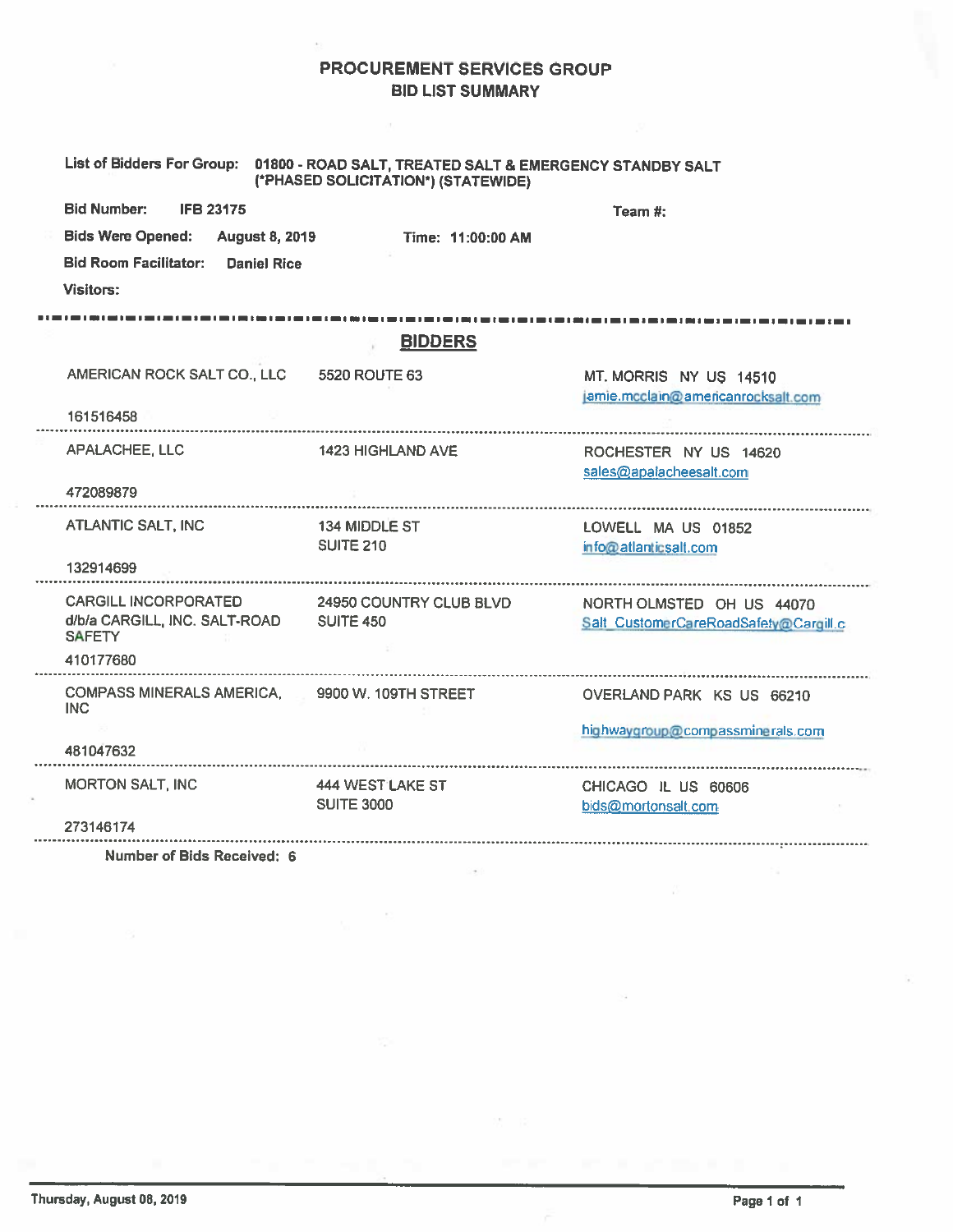| <b>OGS Item</b>                   |                   |                                            |                |                              |                      |  |  |
|-----------------------------------|-------------------|--------------------------------------------|----------------|------------------------------|----------------------|--|--|
| <b>Contractor</b>                 | <b>Lot Number</b> | <b>Item Description</b>                    | <b>Number</b>  | <b>County</b>                | <b>Price per Ton</b> |  |  |
|                                   |                   | <b>Bid Tabulations - Lot I - Road Salt</b> |                |                              |                      |  |  |
| Apalachee, LLC                    |                   | <b>Road Salt</b>                           | $\mathbf{1}$   | Albany                       | \$54.89              |  |  |
| Atlantic Salt, Inc.               |                   | <b>Road Salt</b>                           | $\mathbf{1}$   | Albany                       | \$56.00              |  |  |
| American Rock Salt Co., LLC       |                   | <b>Road Salt</b>                           | $\mathbf{1}$   | Albany                       | \$56.69              |  |  |
| Cargill, Inc. - Salt, Road Safety |                   | <b>Road Salt</b>                           | $\mathbf{1}$   | Albany                       | NB                   |  |  |
| Compass Minerals America Inc.     |                   | <b>Road Salt</b>                           | $\mathbf{1}$   | Albany                       | No Bid               |  |  |
| Morton Salt, Inc.                 |                   | <b>Road Salt</b>                           | $\mathbf{1}$   | Albany                       | <b>NO BID</b>        |  |  |
|                                   |                   |                                            |                |                              |                      |  |  |
| American Rock Salt Co., LLC       |                   | <b>Road Salt</b>                           | $\overline{2}$ | Allegany                     | \$55.71              |  |  |
| Cargill, Inc. - Salt, Road Safety |                   | <b>Road Salt</b>                           | $\overline{2}$ | Allegany                     | <b>NB</b>            |  |  |
| Apalachee, LLC                    |                   | <b>Road Salt</b>                           | $\overline{2}$ | Allegany                     | no bid               |  |  |
| Atlantic Salt, Inc.               |                   | <b>Road Salt</b>                           | $\overline{2}$ | Allegany                     | No Bid               |  |  |
| Compass Minerals America Inc.     |                   | <b>Road Salt</b>                           | $\overline{2}$ | Allegany                     | No Bid               |  |  |
| Morton Salt, Inc.                 |                   | <b>Road Salt</b>                           | $\overline{2}$ | Allegany                     | <b>NO BID</b>        |  |  |
|                                   |                   |                                            |                |                              |                      |  |  |
| American Rock Salt Co., LLC       |                   | <b>Road Salt</b>                           | 5              | Cattaraugus                  | \$62.77              |  |  |
| Cargill, Inc. - Salt, Road Safety |                   | <b>Road Salt</b>                           | 5              | Cattaraugus                  | NB                   |  |  |
| Apalachee, LLC                    |                   | <b>Road Salt</b>                           | 5              | Cattaraugus                  | no bid               |  |  |
| Atlantic Salt, Inc.               |                   | <b>Road Salt</b>                           | 5              | Cattaraugus                  | No Bid               |  |  |
| Compass Minerals America Inc.     |                   | <b>Road Salt</b>                           | 5              | Cattaraugus                  | No Bid               |  |  |
| Morton Salt, Inc.                 |                   | <b>Road Salt</b>                           | 5              |                              | <b>NO BID</b>        |  |  |
|                                   |                   |                                            |                | Cattaraugus                  |                      |  |  |
| American Rock Salt Co., LLC       |                   | <b>Road Salt</b>                           | $\overline{7}$ |                              | \$71.55              |  |  |
|                                   |                   | <b>Road Salt</b>                           | 7              | Chautauqua                   | NB                   |  |  |
| Cargill, Inc. - Salt, Road Safety |                   |                                            | $\overline{7}$ | Chautauqua                   |                      |  |  |
| Apalachee, LLC                    |                   | <b>Road Salt</b>                           |                | Chautauqua                   | no bid               |  |  |
| Atlantic Salt, Inc.               |                   | <b>Road Salt</b>                           | $\overline{7}$ | Chautauqua                   | No Bid               |  |  |
| Compass Minerals America Inc.     |                   | <b>Road Salt</b>                           | $\overline{7}$ | Chautauqua                   | No Bid               |  |  |
| Morton Salt, Inc.                 |                   | <b>Road Salt</b>                           | $\overline{7}$ | Chautauqua                   | <b>NO BID</b>        |  |  |
|                                   |                   |                                            |                |                              |                      |  |  |
| Apalachee, LLC                    |                   | <b>Road Salt</b>                           | 10             | Clinton                      | \$84.75              |  |  |
| American Rock Salt Co., LLC       |                   | <b>Road Salt</b>                           | 10             | Clinton                      | \$85.56              |  |  |
| Compass Minerals America Inc.     |                   | <b>Road Salt</b>                           | 10             | Clinton                      | \$86.97              |  |  |
| Cargill, Inc. - Salt, Road Safety |                   | Road Salt                                  | 10             | Clinton                      | <b>NB</b>            |  |  |
| Atlantic Salt, Inc.               |                   | Road Salt                                  | 10             | Clinton                      | No Bid               |  |  |
| Morton Salt, Inc.                 |                   | Road Salt                                  | 10             | Clinton                      | <b>NO BID</b>        |  |  |
|                                   |                   |                                            |                |                              |                      |  |  |
| American Rock Salt Co., LLC       |                   | <b>Road Salt</b>                           | 14             | Erie                         | \$58.33              |  |  |
| Cargill, Inc. - Salt, Road Safety |                   | Road Salt                                  | 14             | Erie                         | <b>NB</b>            |  |  |
| Apalachee, LLC                    |                   | Road Salt                                  | 14             | Erie                         | no bid               |  |  |
| Atlantic Salt, Inc.               |                   | Road Salt                                  | 14             | Erie                         | No Bid               |  |  |
| Compass Minerals America Inc.     |                   | Road Salt                                  | 14             | Erie                         | No Bid               |  |  |
| Morton Salt, Inc.                 |                   | Road Salt                                  | 14             | Erie                         | <b>NO BID</b>        |  |  |
|                                   |                   |                                            |                |                              |                      |  |  |
| Apalachee, LLC                    |                   | <b>Road Salt</b>                           | 17             | Franklin                     | \$85.75              |  |  |
| American Rock Salt Co., LLC       |                   | Road Salt                                  | 17             | Franklin                     | \$88.08              |  |  |
| Compass Minerals America Inc.     |                   | Road Salt                                  | 17             | Franklin                     | \$88.58              |  |  |
| Cargill, Inc. - Salt, Road Safety |                   | Road Salt                                  | 17             | Franklin                     | <b>NB</b>            |  |  |
| Atlantic Salt, Inc.               |                   | Road Salt                                  | 17             | Franklin                     | No Bid               |  |  |
| Morton Salt, Inc.                 |                   | Road Salt                                  | 17             | Franklin                     | <b>NO BID</b>        |  |  |
|                                   |                   |                                            |                |                              |                      |  |  |
| American Rock Salt Co., LLC       |                   | <b>Road Salt</b>                           | 19             | <b>Genesee &amp; Orleans</b> | \$55.42              |  |  |
| Cargill, Inc. - Salt, Road Safety |                   | Road Salt                                  | 19             | Genesee & Orleans            | <b>NB</b>            |  |  |
| Apalachee, LLC                    |                   | Road Salt                                  | 19             | Genesee & Orleans            | no bid               |  |  |
| Atlantic Salt, Inc.               |                   | Road Salt                                  | 19             | Genesee & Orleans            | No Bid               |  |  |

| Compass Minerals America Inc. | $\overline{\phantom{a}}$<br>Road Salt    | . .<br>-- | Orleans<br>Genesee<br>୪∡ | No Bid        |
|-------------------------------|------------------------------------------|-----------|--------------------------|---------------|
| Morton Salt,<br>-Inc.         | $\overline{\phantom{0}}$<br>Salt<br>Road | --        | Orleans<br>Genesee<br>х, | <b>NO BID</b> |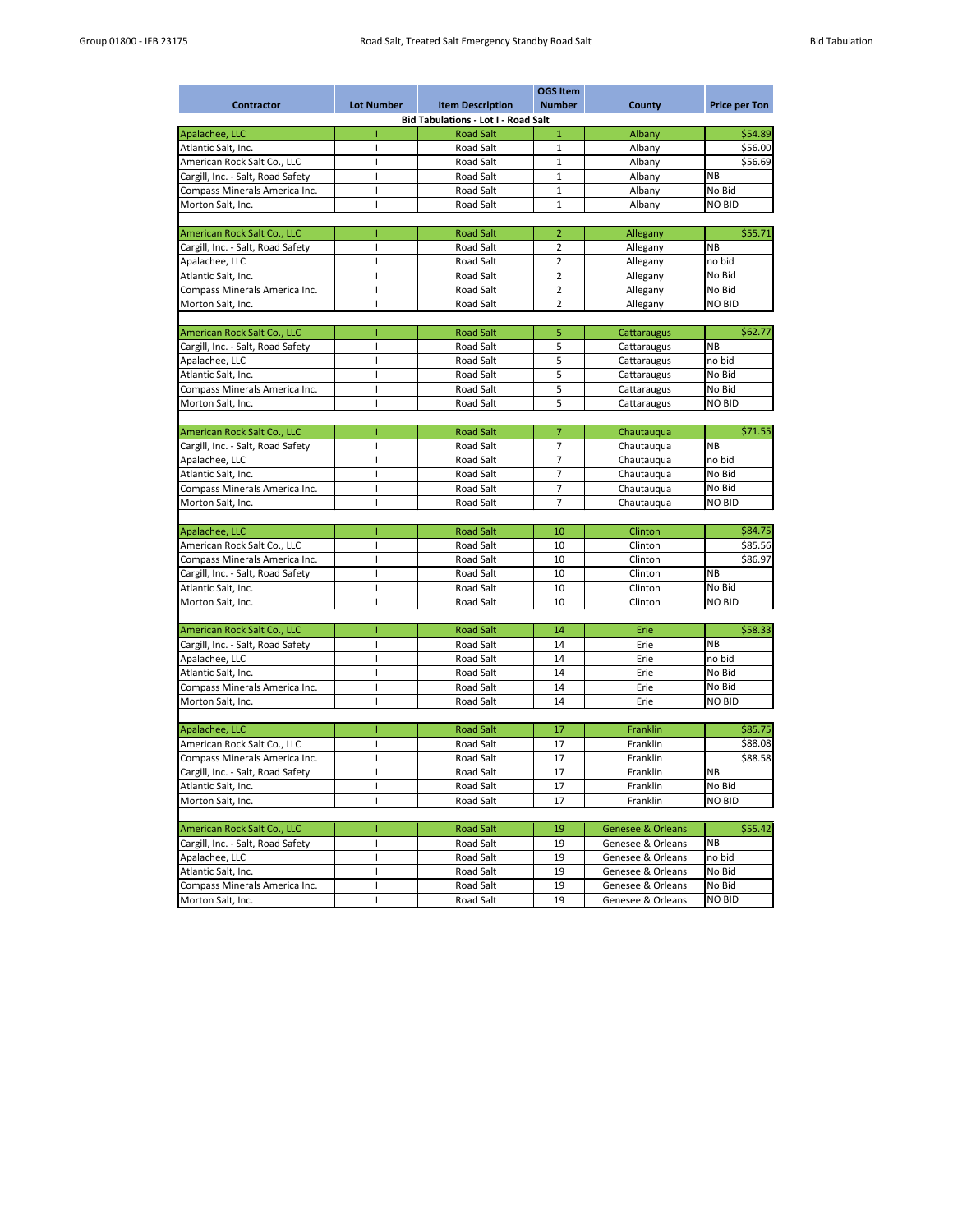|                                   |                                            |                         | <b>OGS Item</b> |                      |                      |  |  |  |  |
|-----------------------------------|--------------------------------------------|-------------------------|-----------------|----------------------|----------------------|--|--|--|--|
| <b>Contractor</b>                 | <b>Lot Number</b>                          | <b>Item Description</b> | <b>Number</b>   | <b>County</b>        | <b>Price per Ton</b> |  |  |  |  |
|                                   | <b>Bid Tabulations - Lot I - Road Salt</b> |                         |                 |                      |                      |  |  |  |  |
| American Rock Salt Co., LLC       |                                            | <b>Road Salt</b>        | 23              | Jefferson            | \$72.76              |  |  |  |  |
| Cargill, Inc. - Salt, Road Safety |                                            | <b>Road Salt</b>        | 23              | Jefferson            | <b>NB</b>            |  |  |  |  |
| Apalachee, LLC                    |                                            | <b>Road Salt</b>        | 23              | Jefferson            | no bid               |  |  |  |  |
| Atlantic Salt, Inc.               |                                            | <b>Road Salt</b>        | 23              | Jefferson            | No Bid               |  |  |  |  |
| Compass Minerals America Inc.     |                                            | <b>Road Salt</b>        | 23              | Jefferson            | No Bid               |  |  |  |  |
| Morton Salt, Inc.                 |                                            | <b>Road Salt</b>        | 23              | Jefferson            | <b>NO BID</b>        |  |  |  |  |
|                                   |                                            |                         |                 |                      |                      |  |  |  |  |
| American Rock Salt Co., LLC       |                                            | <b>Road Salt</b>        | 25              | Livingston & Wyoming | \$52.98              |  |  |  |  |
| Cargill, Inc. - Salt, Road Safety |                                            | <b>Road Salt</b>        | 25              | Livingston & Wyoming | <b>NB</b>            |  |  |  |  |
| Apalachee, LLC                    |                                            | <b>Road Salt</b>        | 25              | Livingston & Wyoming | no bid               |  |  |  |  |
| Atlantic Salt, Inc.               |                                            | <b>Road Salt</b>        | 25              | Livingston & Wyoming | No Bid               |  |  |  |  |
| Compass Minerals America Inc.     |                                            | <b>Road Salt</b>        | 25              | Livingston & Wyoming | No Bid               |  |  |  |  |
|                                   |                                            | <b>Road Salt</b>        | 25              | Livingston & Wyoming | <b>NO BID</b>        |  |  |  |  |
| Morton Salt, Inc.                 |                                            |                         |                 |                      |                      |  |  |  |  |
| American Rock Salt Co., LLC       |                                            | <b>Road Salt</b>        | 27              | Monroe               | \$54.52              |  |  |  |  |
|                                   |                                            | <b>Road Salt</b>        | 27              | Monroe               | <b>NB</b>            |  |  |  |  |
| Cargill, Inc. - Salt, Road Safety |                                            |                         |                 |                      |                      |  |  |  |  |
| Apalachee, LLC                    |                                            | <b>Road Salt</b>        | 27              | Monroe               | no bid               |  |  |  |  |
| Atlantic Salt, Inc.               |                                            | <b>Road Salt</b>        | 27              | Monroe               | No Bid               |  |  |  |  |
| Compass Minerals America Inc.     |                                            | <b>Road Salt</b>        | 27              | Monroe               | No Bid               |  |  |  |  |
| Morton Salt, Inc.                 |                                            | <b>Road Salt</b>        | 27              | Monroe               | <b>NO BID</b>        |  |  |  |  |
|                                   |                                            |                         |                 |                      |                      |  |  |  |  |
| American Rock Salt Co., LLC       |                                            | <b>Road Salt</b>        | 29              | <b>Niagara</b>       | \$59.42              |  |  |  |  |
| Cargill, Inc. - Salt, Road Safety |                                            | <b>Road Salt</b>        | 29              | Niagara              | NB                   |  |  |  |  |
| Apalachee, LLC                    |                                            | <b>Road Salt</b>        | 29              | Niagara              | no bid               |  |  |  |  |
| Atlantic Salt, Inc.               |                                            | <b>Road Salt</b>        | 29              | Niagara              | No Bid               |  |  |  |  |
| Compass Minerals America Inc.     |                                            | <b>Road Salt</b>        | 29              | Niagara              | No Bid               |  |  |  |  |
| Morton Salt, Inc.                 |                                            | <b>Road Salt</b>        | 29              | Niagara              | <b>NO BID</b>        |  |  |  |  |
|                                   |                                            |                         |                 |                      |                      |  |  |  |  |
| American Rock Salt Co., LLC       |                                            | <b>Road Salt</b>        | 32              | Ontario              | \$55.42              |  |  |  |  |
| Cargill, Inc. - Salt, Road Safety |                                            | <b>Road Salt</b>        | 32              | Ontario              | <b>NB</b>            |  |  |  |  |
| Apalachee, LLC                    |                                            | Road Salt               | 32              | Ontario              | no bid               |  |  |  |  |
| Atlantic Salt, Inc.               |                                            | Road Salt               | 32              | Ontario              | No Bid               |  |  |  |  |
| Compass Minerals America Inc.     |                                            | Road Salt               | 32              | Ontario              | No Bid               |  |  |  |  |
| Morton Salt, Inc.                 |                                            | Road Salt               | 32              | Ontario              | NO BID               |  |  |  |  |
|                                   |                                            |                         |                 |                      |                      |  |  |  |  |
| Cargill, Inc. - Salt, Road Safety |                                            | <b>Road Salt</b>        | 34              | Oswego               | \$53.44              |  |  |  |  |
| American Rock Salt Co., LLC       |                                            | Road Salt               | 34              | Oswego               | \$57.02              |  |  |  |  |
| Apalachee, LLC                    |                                            | Road Salt               | 34              | Oswego               | no bid               |  |  |  |  |
| Atlantic Salt, Inc.               |                                            | Road Salt               | 34              | Oswego               | No Bid               |  |  |  |  |
| Compass Minerals America Inc.     |                                            | Road Salt               | 34              | Oswego               | No Bid               |  |  |  |  |
| Morton Salt, Inc.                 |                                            | Road Salt               | 34              | Oswego               | NO BID               |  |  |  |  |
|                                   |                                            |                         |                 |                      |                      |  |  |  |  |
| Apalachee, LLC                    |                                            | <b>Road Salt</b>        | 37              | Rensselaer           | \$54.89              |  |  |  |  |
| Atlantic Salt, Inc.               |                                            | Road Salt               | 37              | Rensselaer           | \$57.00              |  |  |  |  |
| American Rock Salt Co., LLC       |                                            | Road Salt               | 37              | Rensselaer           | \$57.73              |  |  |  |  |
| Cargill, Inc. - Salt, Road Safety |                                            | Road Salt               | 37              | Rensselaer           | <b>NB</b>            |  |  |  |  |
| Compass Minerals America Inc.     |                                            | Road Salt               | 37              | Rensselaer           | No Bid               |  |  |  |  |
| Morton Salt, Inc.                 |                                            | Road Salt               | 37              | Rensselaer           | NO BID               |  |  |  |  |
|                                   |                                            |                         |                 |                      |                      |  |  |  |  |
| American Rock Salt Co., LLC       |                                            | <b>Road Salt</b>        | 39              | St. Lawrence         | \$92.35              |  |  |  |  |
|                                   |                                            |                         |                 |                      | <b>NB</b>            |  |  |  |  |
| Cargill, Inc. - Salt, Road Safety |                                            | Road Salt               | 39              | St. Lawrence         |                      |  |  |  |  |
| Apalachee, LLC                    |                                            | Road Salt               | 39              | St. Lawrence         | no bid               |  |  |  |  |
| Atlantic Salt, Inc.               |                                            | Road Salt               | 39              | St. Lawrence         | No Bid               |  |  |  |  |

| Compass Minerals America Inc. | $\sim$<br>Salt<br>Road | $\Omega$<br>-- | Lawrence<br>υı. | No Bid |
|-------------------------------|------------------------|----------------|-----------------|--------|
| Morton<br>-Salt.<br>Inc.      | $\sim$<br>Salt<br>Road | n c<br>--      | Lawrence<br>οι. | NO BID |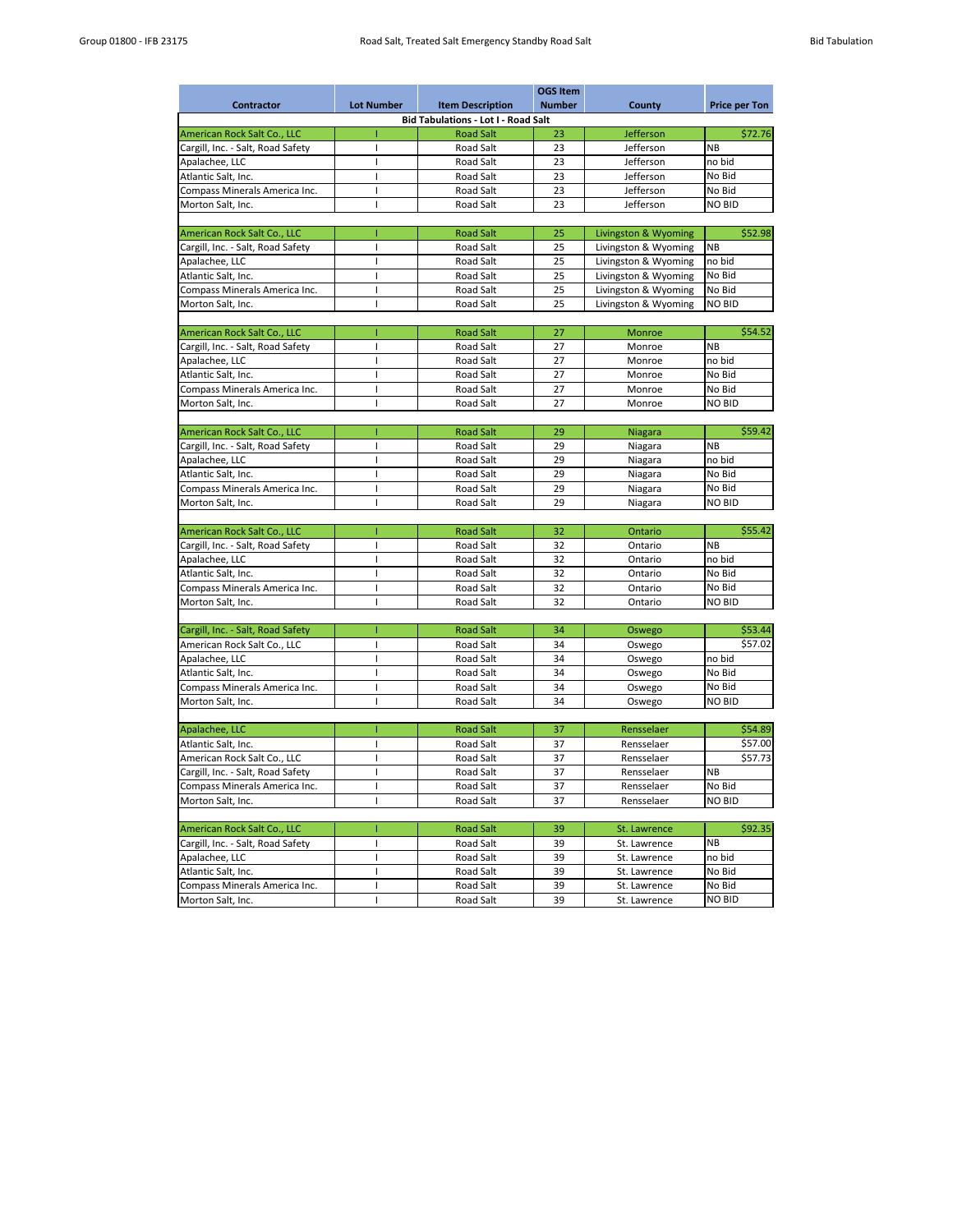|                                            |                   |                         | <b>OGS Item</b> |               |                      |  |  |  |  |
|--------------------------------------------|-------------------|-------------------------|-----------------|---------------|----------------------|--|--|--|--|
| <b>Contractor</b>                          | <b>Lot Number</b> | <b>Item Description</b> | <b>Number</b>   | <b>County</b> | <b>Price per Ton</b> |  |  |  |  |
| <b>Bid Tabulations - Lot I - Road Salt</b> |                   |                         |                 |               |                      |  |  |  |  |
| Apalachee, LLC                             |                   | <b>Road Salt</b>        | 41              | Schenectady   | \$54.89              |  |  |  |  |
| Atlantic Salt, Inc.                        |                   | <b>Road Salt</b>        | 41              | Schenectady   | \$55.75              |  |  |  |  |
| American Rock Salt Co., LLC                |                   | <b>Road Salt</b>        | 41              | Schenectady   | \$58.01              |  |  |  |  |
| Morton Salt, Inc.                          |                   | <b>Road Salt</b>        | 41              | Schenectady   | \$62.33              |  |  |  |  |
| Cargill, Inc. - Salt, Road Safety          |                   | <b>Road Salt</b>        | 41              | Schenectady   | <b>NB</b>            |  |  |  |  |
| Compass Minerals America Inc.              |                   | <b>Road Salt</b>        | 41              | Schenectady   | No Bid               |  |  |  |  |
|                                            |                   |                         |                 |               |                      |  |  |  |  |
| Atlantic Salt, Inc.                        |                   | <b>Road Salt</b>        | 48              | Warren        | \$65.00              |  |  |  |  |
| Apalachee, LLC                             |                   | <b>Road Salt</b>        | 48              | Warren        | \$68.89              |  |  |  |  |
| Cargill, Inc. - Salt, Road Safety          |                   | <b>Road Salt</b>        | 48              | Warren        | \$70.16              |  |  |  |  |
| Morton Salt, Inc.                          |                   | <b>Road Salt</b>        | 48              | Warren        | \$70.22              |  |  |  |  |
| American Rock Salt Co., LLC                |                   | <b>Road Salt</b>        | 48              | Warren        | \$71.93              |  |  |  |  |
| Compass Minerals America Inc.              |                   | <b>Road Salt</b>        | 48              | Warren        | No Bid               |  |  |  |  |
| Atlantic Salt, Inc.                        |                   | <b>Road Salt</b>        | 49              | Washington    | \$62.40              |  |  |  |  |
| Apalachee, LLC                             |                   | <b>Road Salt</b>        | 49              | Washington    | \$63.89              |  |  |  |  |
| Morton Salt, Inc.                          |                   | <b>Road Salt</b>        | 49              | Washington    | \$64.06              |  |  |  |  |
| American Rock Salt Co., LLC                |                   | <b>Road Salt</b>        | 49              | Washington    | \$65.02              |  |  |  |  |
| Cargill, Inc. - Salt, Road Safety          |                   | <b>Road Salt</b>        | 49              | Washington    | <b>NB</b>            |  |  |  |  |
| Compass Minerals America Inc.              |                   | <b>Road Salt</b>        | 49              | Washington    | No Bid               |  |  |  |  |
|                                            |                   |                         |                 |               |                      |  |  |  |  |
| American Rock Salt Co., LLC                |                   | <b>Road Salt</b>        | 50              | Wayne         | \$54.90              |  |  |  |  |
| Cargill, Inc. - Salt, Road Safety          |                   | <b>Road Salt</b>        | 50              | Wayne         | \$55.83              |  |  |  |  |
| Apalachee, LLC                             |                   | <b>Road Salt</b>        | 50              | Wayne         | no bid               |  |  |  |  |
| Atlantic Salt, Inc.                        |                   | <b>Road Salt</b>        | 50              | Wayne         | No Bid               |  |  |  |  |
| Compass Minerals America Inc.              |                   | <b>Road Salt</b>        | 50              | Wayne         | No Bid               |  |  |  |  |
| Morton Salt, Inc.                          |                   | <b>Road Salt</b>        | 50              | Wayne         | <b>NO BID</b>        |  |  |  |  |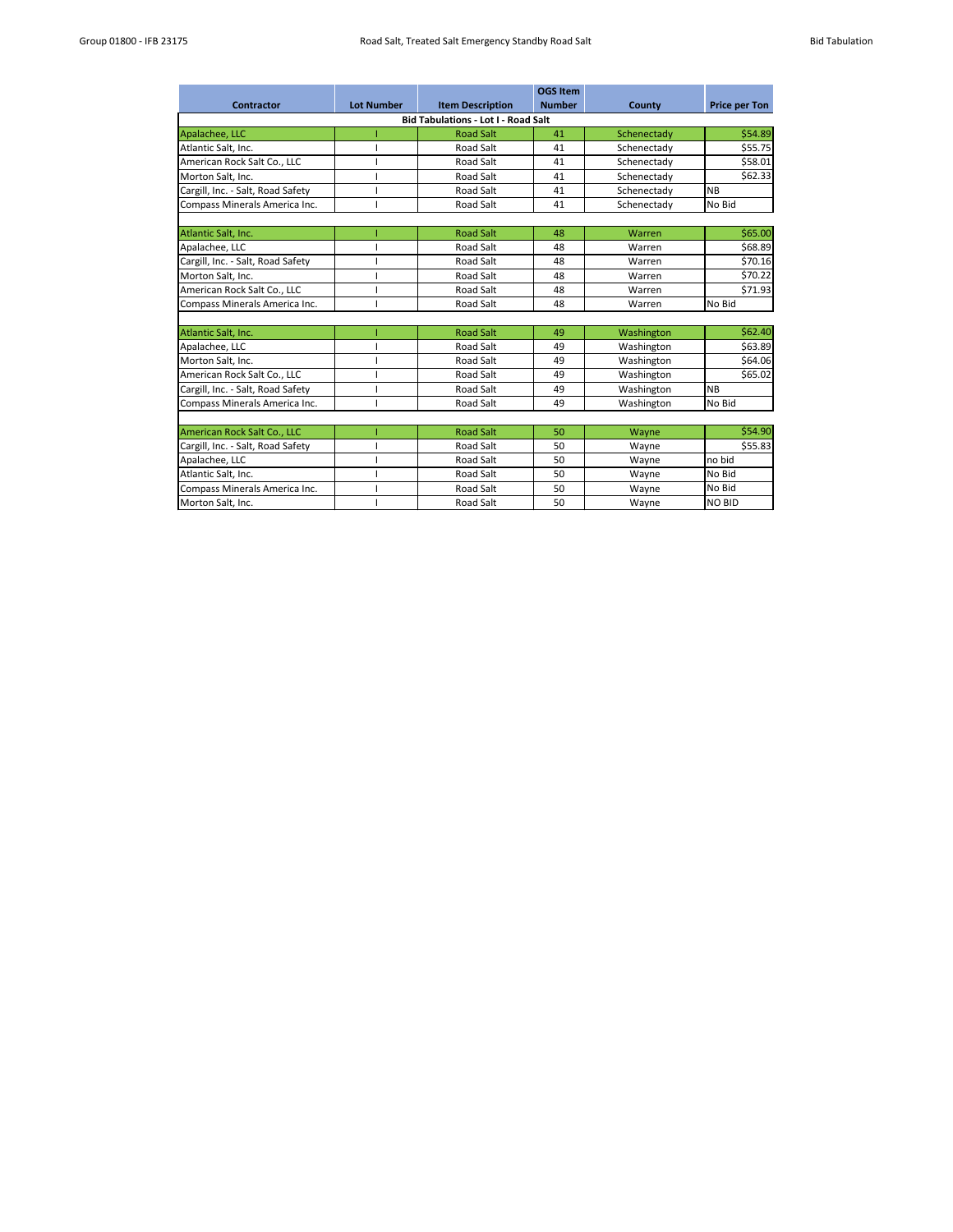|                                   |                   |                                                       | <b>OGS Item</b> |               |                      |
|-----------------------------------|-------------------|-------------------------------------------------------|-----------------|---------------|----------------------|
| <b>Contractor</b>                 | <b>Lot Number</b> | <b>Item Description</b>                               | <b>Number</b>   | <b>County</b> | <b>Price per Ton</b> |
|                                   |                   | <b>Bid Tabulations - Lot II - Treated Salt Type 1</b> |                 |               |                      |
| Apalachee, LLC                    | Ш                 | <b>Treated Salt Type 1</b>                            | 52              | Albany        | \$69.89              |
| American Rock Salt Co., LLC       | $\mathbf{H}$      | Treated Salt Type 1                                   | 52              | Albany        | \$74.04              |
| Cargill, Inc. - Salt, Road Safety | $\mathbf{I}$      | <b>Treated Salt Type 1</b>                            | 52              | Albany        | \$79.27              |
| Atlantic Salt, Inc.               | Ш                 | <b>Treated Salt Type 1</b>                            | 52              | Albany        | No Bid               |
| Compass Minerals America Inc.     | Ш                 | Treated Salt Type 1                                   | 52              | Albany        | No Bid               |
| Morton Salt, Inc.                 | Ш                 | <b>Treated Salt Type 1</b>                            | 52              | Albany        | <b>NO BID</b>        |
|                                   |                   |                                                       |                 |               |                      |
| American Rock Salt Co., LLC       | Ш                 | <b>Treated Salt Type 1</b>                            | 56              | Chautauqua    | \$81.87              |
| Cargill, Inc. - Salt, Road Safety | Ш                 | <b>Treated Salt Type 1</b>                            | 56              | Chautauqua    | <b>NB</b>            |
| Apalachee, LLC                    | Ш                 | <b>Treated Salt Type 1</b>                            | 56              | Chautauqua    | no bid               |
| Atlantic Salt, Inc.               | $\mathbf{H}$      | <b>Treated Salt Type 1</b>                            | 56              | Chautauqua    | No Bid               |
| Compass Minerals America Inc.     | Ш                 | <b>Treated Salt Type 1</b>                            | 56              | Chautauqua    | No Bid               |
| Morton Salt, Inc.                 | Ш                 | Treated Salt Type 1                                   | 56              | Chautauqua    | <b>NO BID</b>        |
|                                   |                   |                                                       |                 |               |                      |
| American Rock Salt Co., LLC       | $\mathbf{II}$     | <b>Treated Salt Type 1</b>                            | 60              | Erie          | \$69.12              |
| Cargill, Inc. - Salt, Road Safety | Ш                 | <b>Treated Salt Type 1</b>                            | 60              | Erie          | <b>NB</b>            |
| Apalachee, LLC                    | Ш                 | <b>Treated Salt Type 1</b>                            | 60              | Erie          | no bid               |
| Atlantic Salt, Inc.               | Ш                 | <b>Treated Salt Type 1</b>                            | 60              | Erie          | No Bid               |
| Compass Minerals America Inc.     | Ш                 | Treated Salt Type 1                                   | 60              | Erie          | No Bid               |
| Morton Salt, Inc.                 | $\mathbf{H}$      | <b>Treated Salt Type 1</b>                            | 60              | Erie          | <b>NO BID</b>        |
|                                   |                   |                                                       |                 |               |                      |
| Cargill, Inc. - Salt, Road Safety | П.                | <b>Treated Salt Type 1</b>                            | 67              | Jefferson     | \$68.33              |
| American Rock Salt Co., LLC       | Ш                 | <b>Treated Salt Type 1</b>                            | 67              | Jefferson     | \$82.79              |
| Apalachee, LLC                    | Ш                 |                                                       | 67              | Jefferson     | no bid               |
|                                   |                   | Treated Salt Type 1                                   |                 |               |                      |
| Atlantic Salt, Inc.               | Ш                 | Treated Salt Type 1                                   | 67              | Jefferson     | No Bid               |
| Compass Minerals America Inc.     | $\mathbf{I}$      | <b>Treated Salt Type 1</b>                            | 67              | Jefferson     | No Bid               |
| Morton Salt, Inc.                 | $\mathbf{I}$      | Treated Salt Type 1                                   | 67              | Jefferson     | <b>NO BID</b>        |
|                                   |                   |                                                       |                 |               |                      |
| American Rock Salt Co., LLC       | П.                | <b>Treated Salt Type 1</b>                            | 69              | Livingston    | \$63.85              |
| Cargill, Inc. - Salt, Road Safety | Ш                 | <b>Treated Salt Type 1</b>                            | 69              | Livingston    | <b>NB</b>            |
| Apalachee, LLC                    | Ш                 | Treated Salt Type 1                                   | 69              | Livingston    | no bid               |
| Atlantic Salt, Inc.               | Ш                 | Treated Salt Type 1                                   | 69              | Livingston    | No Bid               |
| Compass Minerals America Inc.     | Ш                 | <b>Treated Salt Type 1</b>                            | 69              | Livingston    | No Bid               |
| Morton Salt, Inc.                 | Ш                 | Treated Salt Type 1                                   | 69              | Livingston    | <b>NO BID</b>        |
|                                   |                   |                                                       |                 |               |                      |
| American Rock Salt Co., LLC       | Ш                 | <b>Treated Salt Type 1</b>                            | 71              | Monroe        | \$64.87              |
| Cargill, Inc. - Salt, Road Safety | Ш                 | Treated Salt Type 1                                   | 71              | Monroe        | <b>NB</b>            |
| Apalachee, LLC                    | Ш                 | Treated Salt Type 1                                   | 71              | Monroe        | no bid               |
| Atlantic Salt, Inc.               | Ш                 | Treated Salt Type 1                                   | 71              | Monroe        | No Bid               |
| Compass Minerals America Inc.     | Ш                 | Treated Salt Type 1                                   | 71              | Monroe        | No Bid               |
| Morton Salt, Inc.                 | Ш                 | Treated Salt Type 1                                   | 71              | Monroe        | <b>NO BID</b>        |
|                                   |                   |                                                       |                 |               |                      |
| Cargill, Inc. - Salt, Road Safety | Ш                 | <b>Treated Salt Type 1</b>                            | 77              | Ontario       | \$64.88              |
| American Rock Salt Co., LLC       | Ш                 | Treated Salt Type 1                                   | 77              | Ontario       | \$65.45              |
| Apalachee, LLC                    | Ш                 | Treated Salt Type 1                                   | 77              | Ontario       | no bid               |
| Atlantic Salt, Inc.               | Ш                 | Treated Salt Type 1                                   | 77              | Ontario       | No Bid               |
| Compass Minerals America Inc.     | Ш                 | Treated Salt Type 1                                   | 77              | Ontario       | No Bid               |
| Morton Salt, Inc.                 | $\mathbf{H}$      | <b>Treated Salt Type 1</b>                            | 77              | Ontario       | <b>NO BID</b>        |
|                                   |                   |                                                       |                 |               |                      |
| Apalachee, LLC                    | 11                | <b>Treated Salt Type 1</b>                            | 79              | Rensselaer    | \$72.89              |
| American Rock Salt Co., LLC       | $\mathbf{I}$      | Treated Salt Type 1                                   | 79              | Rensselaer    | \$78.66              |
| Cargill, Inc. - Salt, Road Safety | Ш                 | Treated Salt Type 1                                   | 79              | Rensselaer    | \$86.66              |
| Atlantic Salt, Inc.               | Ш                 | Treated Salt Type 1                                   | 79              | Rensselaer    | No Bid               |
|                                   |                   |                                                       |                 |               |                      |

| p ward you, me.               | $\frac{1}{2}$                            |    | 11613361461 | .              |
|-------------------------------|------------------------------------------|----|-------------|----------------|
| Compass Minerals America Inc. | freated Salt ⊤<br>$T$ vpe $\overline{ }$ | 70 | Rensselaer  | No Bid         |
| Morton Salt, Inc.             | Treated Salt Type 1                      | 70 | Rensselaer  | <b>INO BID</b> |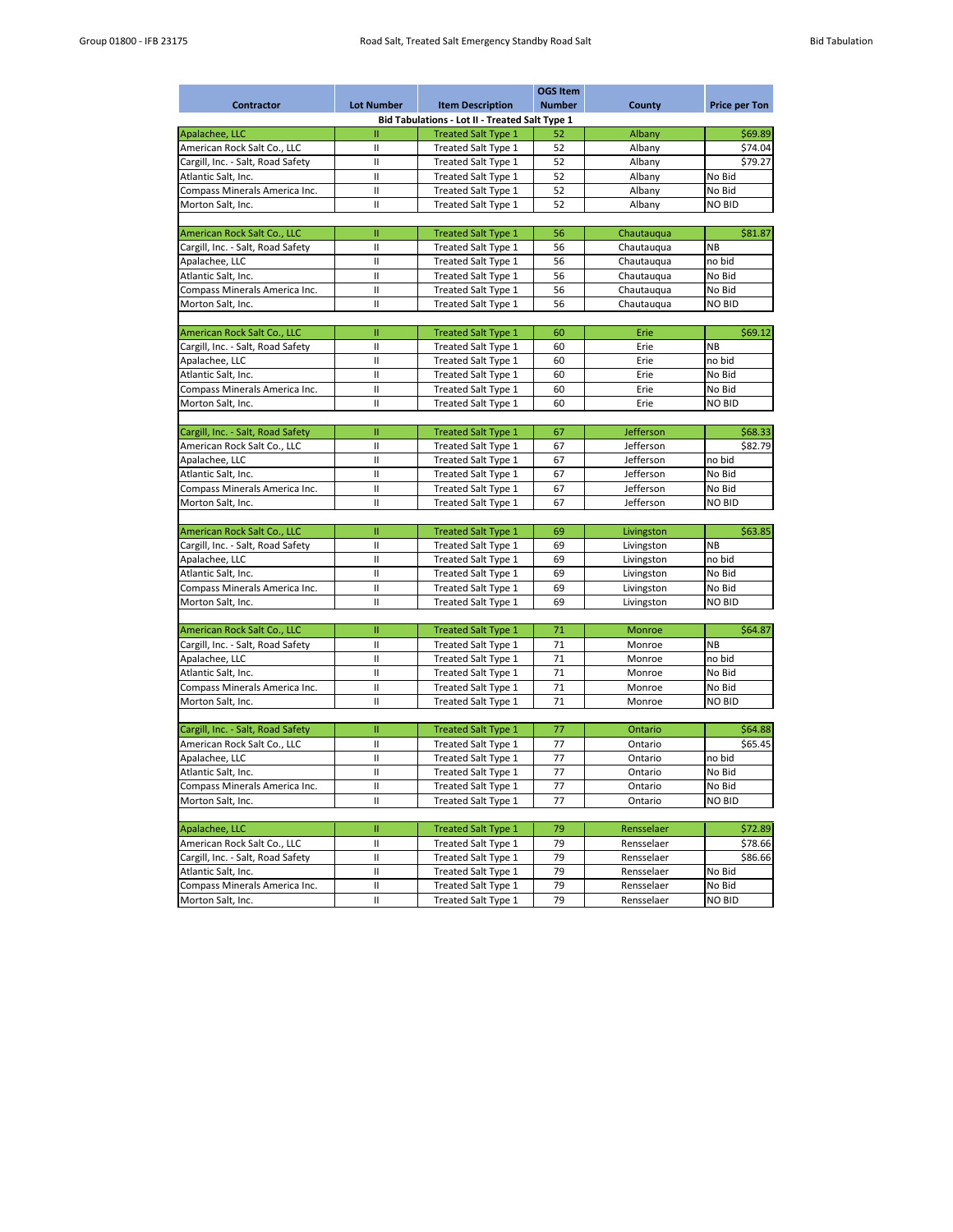|                                   |                   |                                                       | <b>OGS Item</b> |               |                      |
|-----------------------------------|-------------------|-------------------------------------------------------|-----------------|---------------|----------------------|
| <b>Contractor</b>                 | <b>Lot Number</b> | <b>Item Description</b>                               | <b>Number</b>   | County        | <b>Price per Ton</b> |
|                                   |                   | <b>Bid Tabulations - Lot II - Treated Salt Type 1</b> |                 |               |                      |
| American Rock Salt Co., LLC       | н                 | <b>Treated Salt Type 1</b>                            | 83              | Schenectady   | \$71.76              |
| Apalachee, LLC                    |                   | <b>Treated Salt Type 1</b>                            | 83              | Schenectady   | \$72.89              |
| Cargill, Inc. - Salt, Road Safety |                   | <b>Treated Salt Type 1</b>                            | 83              | Schenectady   | \$80.61              |
| Atlantic Salt, Inc.               | н                 | Treated Salt Type 1                                   | 83              | Schenectady   | No Bid               |
| Compass Minerals America Inc.     |                   | Treated Salt Type 1                                   | 83              | Schenectady   | No Bid               |
| Morton Salt, Inc.                 | н                 | <b>Treated Salt Type 1</b>                            | 83              | Schenectady   | <b>NO BID</b>        |
|                                   |                   |                                                       |                 |               |                      |
| Apalachee, LLC                    | Ш                 | <b>Treated Salt Type 1</b>                            | 180             | <b>Queens</b> | \$90.00              |
| Cargill, Inc. - Salt, Road Safety | н                 | <b>Treated Salt Type 1</b>                            | 180             | Queens        | <b>NB</b>            |
| American Rock Salt Co., LLC       | н                 | <b>Treated Salt Type 1</b>                            | 180             | Queens        | No Bid               |
| Atlantic Salt, Inc.               |                   | Treated Salt Type 1                                   | 180             | Queens        | No Bid               |
| Compass Minerals America Inc.     | н                 | <b>Treated Salt Type 1</b>                            | 180             | Queens        | No Bid               |
| Morton Salt, Inc.                 |                   | Treated Salt Type 1                                   | 180             | Queens        | <b>NO BID</b>        |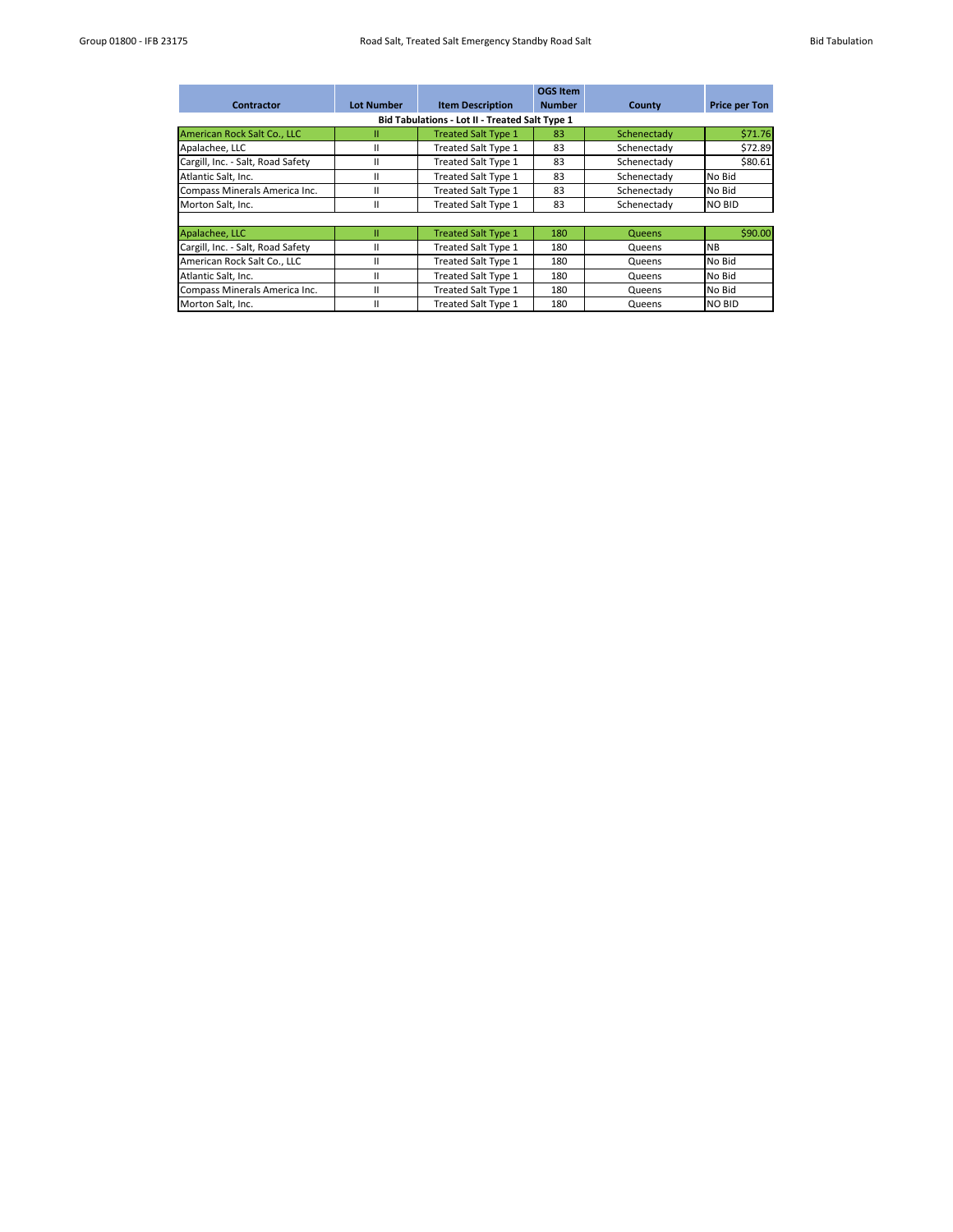|                                                        |                    |                            | <b>OGS Item</b> |                |                      |  |  |  |
|--------------------------------------------------------|--------------------|----------------------------|-----------------|----------------|----------------------|--|--|--|
| <b>Contractor</b>                                      | <b>Lot Number</b>  | <b>Item Description</b>    | <b>Number</b>   | <b>County</b>  | <b>Price per Ton</b> |  |  |  |
| <b>Bid Tabulations - Lot III - Treated Salt Type 2</b> |                    |                            |                 |                |                      |  |  |  |
| American Rock Salt Co., LLC                            | Ш                  | <b>Treated Salt Type 2</b> | 93              | Chautauqua     | \$84.63              |  |  |  |
| Cargill, Inc. - Salt, Road Safety                      | $\mathbf{III}$     | <b>Treated Salt Type 2</b> | 93              | Chautauqua     | <b>NB</b>            |  |  |  |
| Apalachee, LLC                                         | III                | <b>Treated Salt Type 2</b> | 93              | Chautauqua     | no bid               |  |  |  |
| Atlantic Salt, Inc.                                    | Ш                  | <b>Treated Salt Type 2</b> | 93              | Chautauqua     | No Bid               |  |  |  |
| Compass Minerals America Inc.                          | Ш                  | Treated Salt Type 2        | 93              | Chautauqua     | No Bid               |  |  |  |
| Morton Salt, Inc.                                      | $\mathbf{III}$     | <b>Treated Salt Type 2</b> | 93              | Chautauqua     | <b>NO BID</b>        |  |  |  |
|                                                        |                    |                            |                 |                |                      |  |  |  |
| Apalachee, LLC                                         | Ш                  | <b>Treated Salt Type 2</b> | 94              | Clinton        | \$98.90              |  |  |  |
| American Rock Salt Co., LLC                            | Ш                  | <b>Treated Salt Type 2</b> | 94              | Clinton        | \$115.60             |  |  |  |
| Compass Minerals America Inc.                          | III                | Treated Salt Type 2        | 94              | Clinton        | \$124.30             |  |  |  |
| Cargill, Inc. - Salt, Road Safety                      | $\mathbf{III}$     | <b>Treated Salt Type 2</b> | 94              | Clinton        | <b>NB</b>            |  |  |  |
| Atlantic Salt, Inc.                                    | Ш                  | <b>Treated Salt Type 2</b> | 94              | Clinton        | No Bid               |  |  |  |
| Morton Salt, Inc.                                      | $\mathbf{III}$     | <b>Treated Salt Type 2</b> | 94              | Clinton        | <b>NO BID</b>        |  |  |  |
|                                                        |                    |                            |                 |                |                      |  |  |  |
| American Rock Salt Co., LLC                            | Ш                  | <b>Treated Salt Type 2</b> | 97              | Erie           | \$72.18              |  |  |  |
| Cargill, Inc. - Salt, Road Safety                      | III                | Treated Salt Type 2        | 97              | Erie           | <b>NB</b>            |  |  |  |
| Apalachee, LLC                                         | Ш                  | <b>Treated Salt Type 2</b> | 97              | Erie           | no bid               |  |  |  |
| Atlantic Salt, Inc.                                    | $\mathbf{III}$     | <b>Treated Salt Type 2</b> | 97              | Erie           | No Bid               |  |  |  |
| Compass Minerals America Inc.                          | Ш                  | Treated Salt Type 2        | 97              | Erie           | No Bid               |  |  |  |
| Morton Salt, Inc.                                      | III                | <b>Treated Salt Type 2</b> | 97              | Erie           | <b>NO BID</b>        |  |  |  |
|                                                        |                    |                            |                 |                |                      |  |  |  |
| American Rock Salt Co., LLC                            | Ш                  | <b>Treated Salt Type 2</b> | 98              | Genesee        | \$68.97              |  |  |  |
| Cargill, Inc. - Salt, Road Safety                      | $\mathbf{III}$     | Treated Salt Type 2        | 98              | Genesee        | <b>NB</b>            |  |  |  |
| Apalachee, LLC                                         | Ш                  | Treated Salt Type 2        | 98              | Genesee        | no bid               |  |  |  |
| Atlantic Salt, Inc.                                    | III                | Treated Salt Type 2        | 98              | Genesee        | No Bid               |  |  |  |
| Compass Minerals America Inc.                          | $\mathbf{III}$     | <b>Treated Salt Type 2</b> | 98              | Genesee        | No Bid               |  |  |  |
| Morton Salt, Inc.                                      | III                | <b>Treated Salt Type 2</b> | 98              | Genesee        | <b>NO BID</b>        |  |  |  |
|                                                        |                    |                            |                 |                |                      |  |  |  |
| American Rock Salt Co., LLC                            | Ш                  | <b>Treated Salt Type 2</b> | 100             | <b>Monroe</b>  | \$68.19              |  |  |  |
| Cargill, Inc. - Salt, Road Safety                      | Ш                  | <b>Treated Salt Type 2</b> | 100             | Monroe         | <b>NB</b>            |  |  |  |
| Apalachee, LLC                                         | Ш                  | Treated Salt Type 2        | 100             | Monroe         | no bid               |  |  |  |
| Atlantic Salt, Inc.                                    | Ш                  | Treated Salt Type 2        | 100             | Monroe         | No Bid               |  |  |  |
| Compass Minerals America Inc.                          | Ш                  | <b>Treated Salt Type 2</b> | 100             | Monroe         | No Bid               |  |  |  |
| Morton Salt, Inc.                                      | Ш                  | Treated Salt Type 2        | 100             | Monroe         | NO BID               |  |  |  |
|                                                        |                    |                            |                 |                |                      |  |  |  |
| American Rock Salt Co., LLC                            | Ш                  | <b>Treated Salt Type 2</b> | 102             | Niagara        | \$72.56              |  |  |  |
| Cargill, Inc. - Salt, Road Safety                      | Ш                  | Treated Salt Type 2        | 102             | Niagara        | <b>NB</b>            |  |  |  |
| Apalachee, LLC                                         | Ш                  | <b>Treated Salt Type 2</b> | 102             | Niagara        | no bid               |  |  |  |
| Atlantic Salt, Inc.                                    | Ш                  | Treated Salt Type 2        | 102             | Niagara        | No Bid               |  |  |  |
| Compass Minerals America Inc.                          | Ш                  | Treated Salt Type 2        | 102             | Niagara        | No Bid               |  |  |  |
| Morton Salt, Inc.                                      | $\mathop{\rm III}$ | Treated Salt Type 2        | 102             | Niagara        | NO BID               |  |  |  |
|                                                        |                    |                            |                 |                |                      |  |  |  |
| American Rock Salt Co., LLC                            | Ш                  | <b>Treated Salt Type 2</b> | 103             | Ontario        | \$68.45              |  |  |  |
| Cargill, Inc. - Salt, Road Safety                      | Ш                  | Treated Salt Type 2        | 103             | Ontario        | <b>NB</b>            |  |  |  |
| Apalachee, LLC                                         | Ш                  | <b>Treated Salt Type 2</b> | 103             | Ontario        | no bid               |  |  |  |
| Atlantic Salt, Inc.                                    | Ш                  | Treated Salt Type 2        | 103             | Ontario        | No Bid               |  |  |  |
| Compass Minerals America Inc.                          | III                | <b>Treated Salt Type 2</b> | 103             | Ontario        | No Bid               |  |  |  |
| Morton Salt, Inc.                                      | Ш                  | <b>Treated Salt Type 2</b> | 103             | Ontario        | <b>NO BID</b>        |  |  |  |
|                                                        |                    |                            |                 |                |                      |  |  |  |
| American Rock Salt Co., LLC                            | Ш                  | <b>Treated Salt Type 2</b> | 104             | <b>Orleans</b> | \$69.17              |  |  |  |
| Cargill, Inc. - Salt, Road Safety                      | Ш                  | Treated Salt Type 2        | 104             | Orleans        | <b>NB</b>            |  |  |  |
| Apalachee, LLC                                         | $\mathbf{III}$     | <b>Treated Salt Type 2</b> | 104             | Orleans        | no bid               |  |  |  |
| Atlantic Salt, Inc.                                    | Ш                  | <b>Treated Salt Type 2</b> | 104             | Orleans        | No Bid               |  |  |  |
|                                                        |                    |                            |                 |                |                      |  |  |  |

| Compass<br>s Minerals America Inc. . | Ш | reated Salt $\tau$<br>I vpe 2  | 104 | Orleans | <b>Bid</b><br><b>No</b> |
|--------------------------------------|---|--------------------------------|-----|---------|-------------------------|
| Morton<br>Salt.<br>-Inc.             | Ш | freated Salt $\tau$<br>l vpe 2 | 104 | Orleans | <b>NO BID</b>           |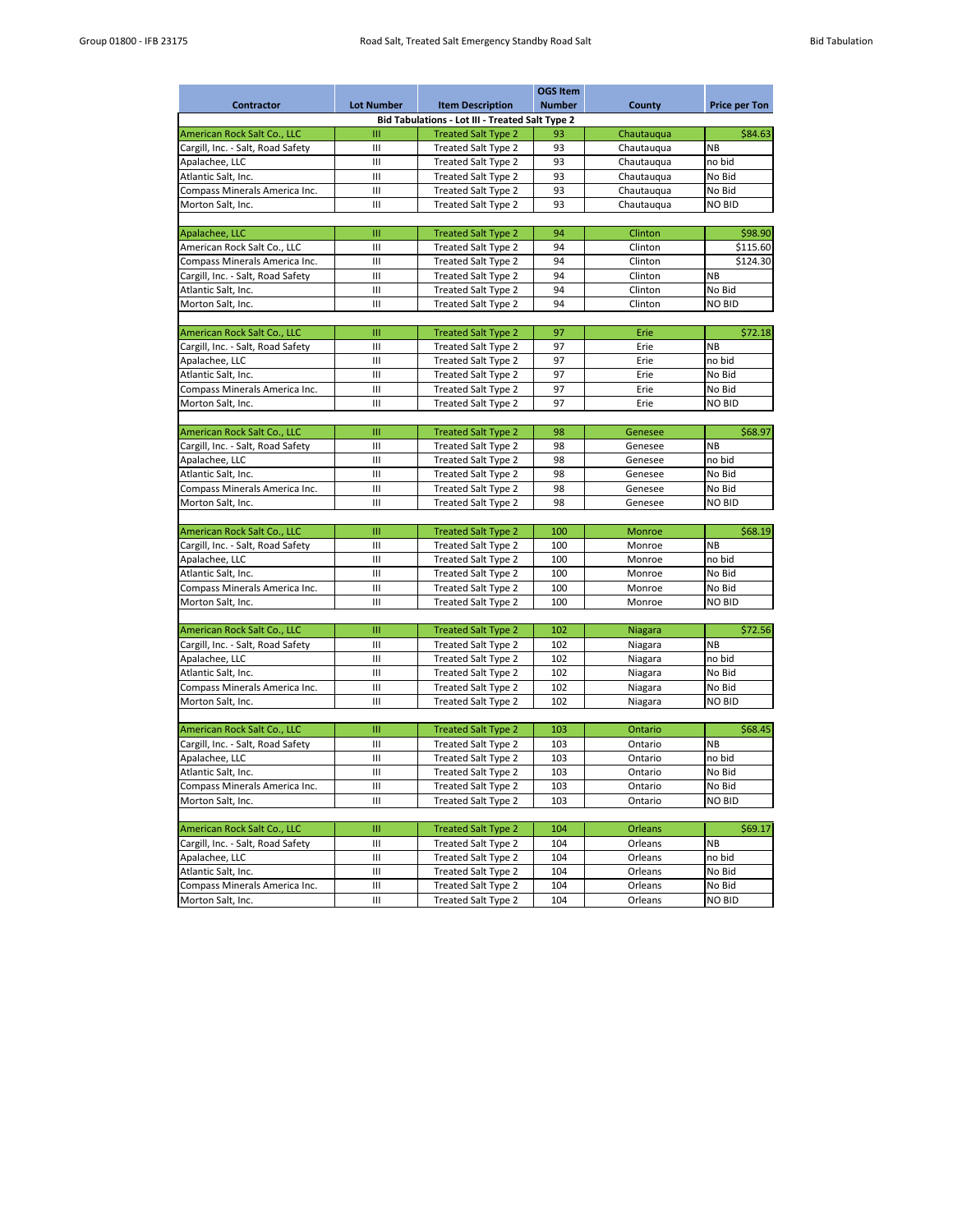|                                                        |                   |                            | <b>OGS Item</b> |               |                      |  |  |  |  |
|--------------------------------------------------------|-------------------|----------------------------|-----------------|---------------|----------------------|--|--|--|--|
| <b>Contractor</b>                                      | <b>Lot Number</b> | <b>Item Description</b>    | <b>Number</b>   | <b>County</b> | <b>Price per Ton</b> |  |  |  |  |
| <b>Bid Tabulations - Lot III - Treated Salt Type 2</b> |                   |                            |                 |               |                      |  |  |  |  |
| American Rock Salt Co., LLC                            | Ш                 | <b>Treated Salt Type 2</b> | 106             | St. Lawrence  | \$115.60             |  |  |  |  |
| Compass Minerals America Inc.                          | III               | Treated Salt Type 2        | 106             | St. Lawrence  | \$116.76             |  |  |  |  |
| Cargill, Inc. - Salt, Road Safety                      | Ш                 | <b>Treated Salt Type 2</b> | 106             | St. Lawrence  | <b>NB</b>            |  |  |  |  |
| Apalachee, LLC                                         | III               | <b>Treated Salt Type 2</b> | 106             | St. Lawrence  | no bid               |  |  |  |  |
| Atlantic Salt, Inc.                                    | III               | <b>Treated Salt Type 2</b> | 106             | St. Lawrence  | No Bid               |  |  |  |  |
| Morton Salt, Inc.                                      | Ш                 | <b>Treated Salt Type 2</b> | 106             | St. Lawrence  | <b>NO BID</b>        |  |  |  |  |
|                                                        |                   |                            |                 |               |                      |  |  |  |  |
| American Rock Salt Co., LLC                            | Ш                 | <b>Treated Salt Type 2</b> | 113             | Wayne         | \$68.37              |  |  |  |  |
| Cargill, Inc. - Salt, Road Safety                      | Ш                 | Treated Salt Type 2        | 113             | Wayne         | <b>NB</b>            |  |  |  |  |
| Apalachee, LLC                                         | $\mathbf{III}$    | Treated Salt Type 2        | 113             | Wayne         | no bid               |  |  |  |  |
| Atlantic Salt, Inc.                                    | III               | <b>Treated Salt Type 2</b> | 113             | Wayne         | No Bid               |  |  |  |  |
| Compass Minerals America Inc.                          | $\mathbf{III}$    | Treated Salt Type 2        | 113             | Wayne         | No Bid               |  |  |  |  |
| Morton Salt, Inc.                                      | $\mathbf{III}$    | <b>Treated Salt Type 2</b> | 113             | Wayne         | <b>NO BID</b>        |  |  |  |  |
|                                                        |                   |                            |                 |               |                      |  |  |  |  |
| American Rock Salt Co., LLC                            | Ш                 | <b>Treated Salt Type 2</b> | 181             | Oneida        | \$80.00              |  |  |  |  |
| Apalachee, LLC                                         | III               | <b>Treated Salt Type 2</b> | 181             | Oneida        | \$85.00              |  |  |  |  |
| Cargill, Inc. - Salt, Road Safety                      | Ш                 | Treated Salt Type 2        | 181             | Oneida        | <b>NB</b>            |  |  |  |  |
| Atlantic Salt, Inc.                                    | $\mathbf{III}$    | <b>Treated Salt Type 2</b> | 181             | Oneida        | No Bid               |  |  |  |  |
| Compass Minerals America Inc.                          | III               | <b>Treated Salt Type 2</b> | 181             | Oneida        | No Bid               |  |  |  |  |
| Morton Salt, Inc.                                      | $\mathbf{III}$    | Treated Salt Type 2        | 181             | Oneida        | <b>NO BID</b>        |  |  |  |  |